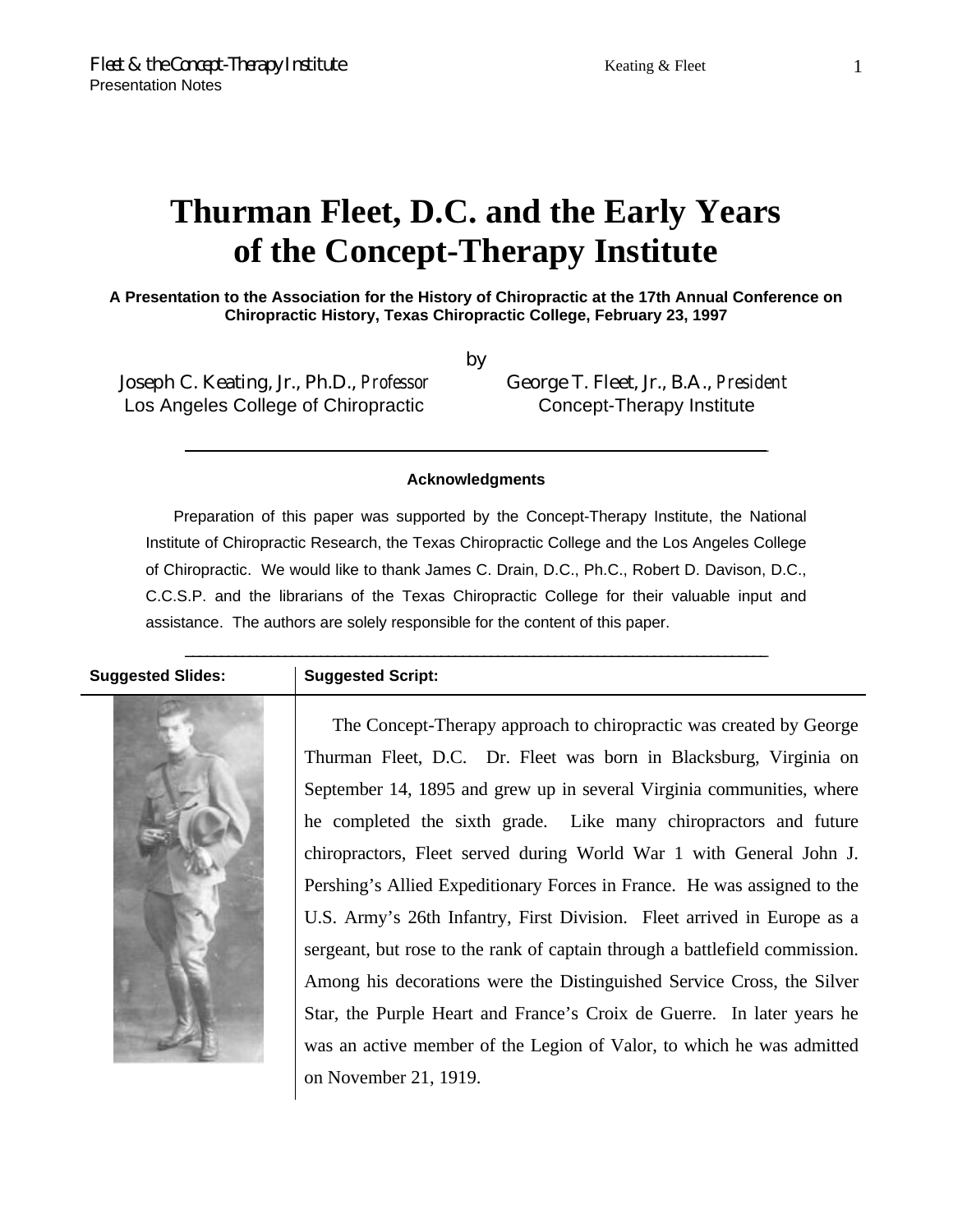

During the 1920s he earned his living as a rather successful sales representative for the Weber Company, a vendor of meat display cases. His skills as a salesman would serve him well in later years as he promoted his business building seminars and developed his institute.

As a result of wounds suffered in combat, army medical authorities informed him in 1929 that he had only a year to live. Abandoned by the medical profession, Fleet visited a chiropractor in Corpus Christi, Texas, a Dr. Anderson, and began the task of restoring his health.



"Capt. Thurman G. Fleet"; from *The Dixie-Chiro,* 1931





Impressed with the health improvements he experienced, he enrolled in the Texas Chiropractic College (TCC), then located in San Antonio, in 1930. However, his enrollment records indicate matriculation on May 28, 1931. His photograph in the TCC's 1931 yearbook, *The Dixie-Chiro,* suggested his motto, "Where there is a will there is a way," a harbinger perhaps of his future endeavors. However, he left TCC before completing the course, and conducted a practice at his home in San Antonio in the then unlicensed state of Texas.

In 1935 Fleet returned to TCC to complete his coursework and received his diploma on June 1 of that year. Subsequently, a collaborative practice, with his one and only partner, Woodie H. Alexander, D.C., was established in downtown San Antonio. Harry A. Porter, D.C., who had advised Fleet to enroll at TCC in 1930 and later became a Logan Basic Technique practitioner, was a member in the first class in Concept-Therapy offered at TCC some 13 years later

At first, Dr. Fleet followed rather closely the methods and theories he had learned at TCC, but gradually he grew concerned that not all patients responded equally well. Troubled by the unevenness of his clinical results, Fleet began to experiment informally in his practice by keeping meticulous records of his clients' outcomes. In 1931 he underwent a "peak experience" which brought him in contact with a "cosmic consciousness." This experience led him to formulate the principles that would become C-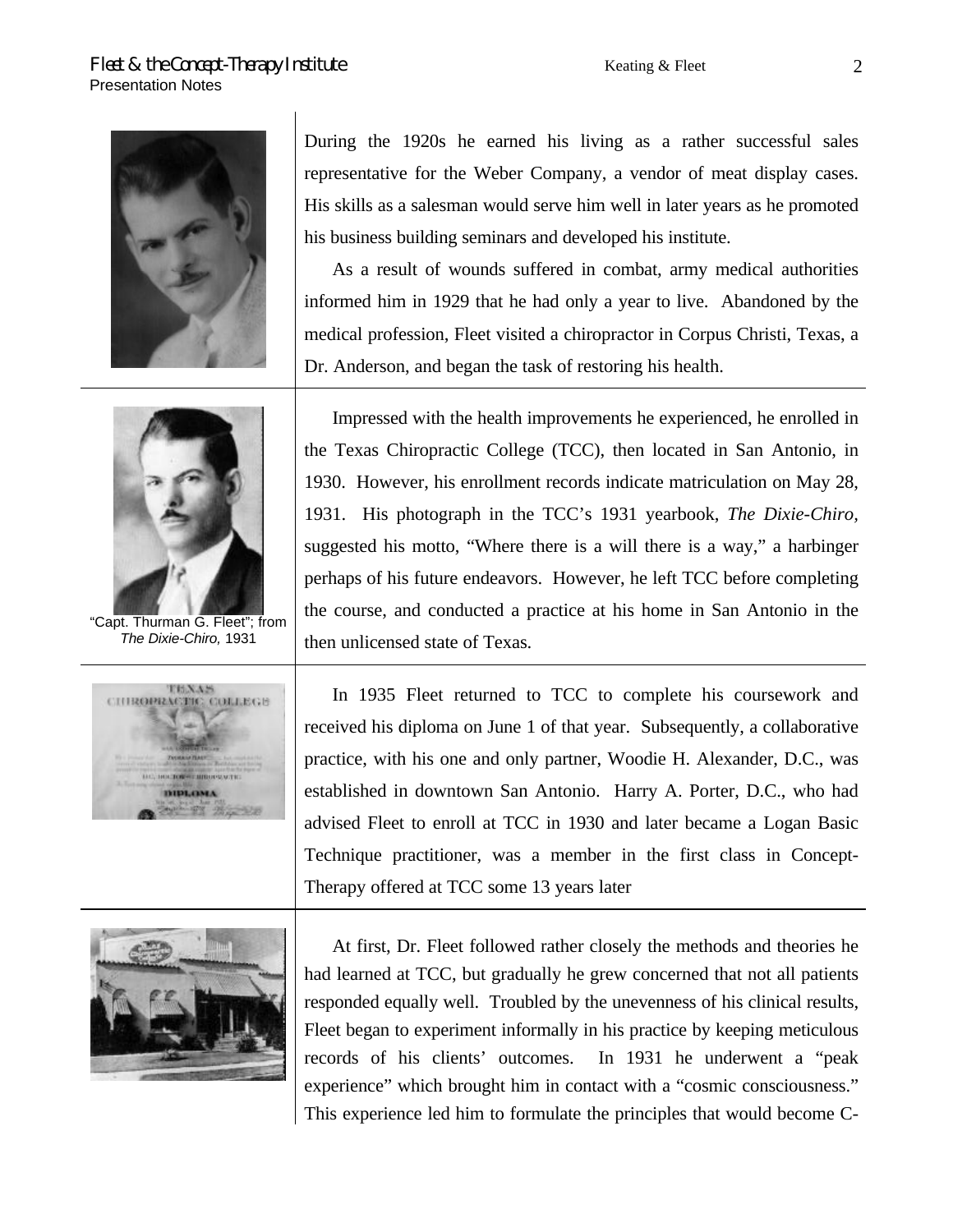T. These ideas involved:

...teaching that each individual is a triune being - consisting of a body, mind, and soul. Further, it [C-T] teaches that any of these parts can become out of harmony, one with the other, and illness will be the final product.

Fleet soon contacted his mentor, TCC's president James R. Drain, D.C., with whom he sought to share his insights. Drain listened, and proposed that Fleet continue with his informal investigations for 10 years. If, after this time, he still felt that his new methods were worthwhile, Drain would be willing to spend more time with the novel procedures. According to Dr. Drain:

He did that very thing. For ten long years he practiced Concept-Therapy Chiropractic in San Antonio, and at the ten-year expiration he came to me with thousands of affidavits and testimonials, many of them from prominent people whom I knew. I then granted Dr. Fleet an audience, and slowly and carefully he explained his discovery.

During 1932-1942 Fleet conducted a very large practice of chiropractic and his embryonic C-T at several locations in San Antonio. His total patient case load rose to 1800 individuals, and as many as 250 patient-visits per day. He advised his patients:

We want you to know, in the beginning, that we recognize the fact that nature and nature alone is the one and only curative power. There isn't a doctor on the face of the earth that ever cured a disease. The doctor's part in the curing of disease is to bring the patient's body, mind and soul into a condition where nature may begin her cure. We want you to know that the Universal Health Foundation has dedicated itself to the truth and that we will not, under any circumstances, commercialize our patients or our work. Our method of handling the sick is based on truth and common sense. We give you the foundation upon which you can grow health. We want you to know that it is impossible for you to purchase health from us. Health must be attained by correct living. There is no other way. We know how you can attain health and we can give you this information and we can do our part in releasing your nerves so that they can grow health, but that is all we can do. The rest is up to you and to you alone.

By the mid-1930s Fleet's clinic, then named the Universal Health Foundation and located on the sixth floor of the Milam Building in San Antonio, had expanded considerably beyond the "straight chiropractic" concepts taught at his alma mater. The Universal Health Foundation advertised in the local newspapers as "The Department Store of Health." A multi-disciplinary team, including chiropractic and allopathic practitioners, provided medical, manipulative, massage, physiotherapeutic, dietetic and educational interventions to patients who enrolled for a pre-paid program of health care. A pamphlet distributed to patients indicated:

**We make the claim that we have discovered the cause and the cure of all -- internally created disease** -- and that our discovery will eventually be accepted by all classes of doctors. The methods that we use do not conflict with any other system of healing; we believe in them all. We have endeavored to extract the **truth** from each system and combine all this **truth** into one system.



James R. Drain, D.C., 1937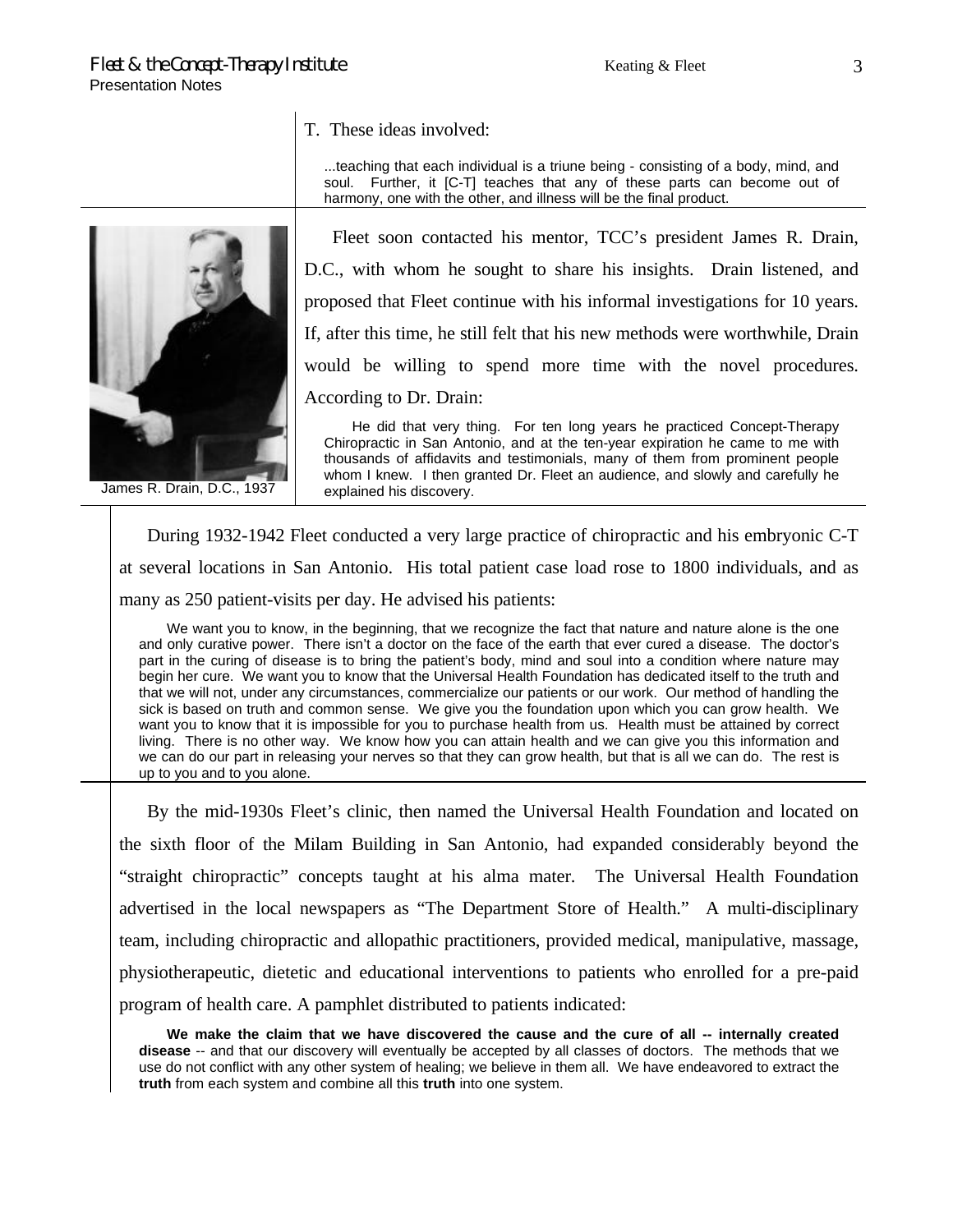The inclusion of at least one licensed medical practitioner, a Dr. Barker, provided legal protection for Fleet and fellow DCs at the clinic in the then chiropractically unlicensed state of Texas, at least for a while. Fleet was frequently targeted for prosecution by the local medical establishment, who were outraged by his prominent advertising for his clinic and health plan. The seemingly irrepressible chiropractor was usually able to rely upon his medical colleague to offer the requisite prescription for the chiropractic care he provided. However, eventually "the medical profession, through politics, forced discontinuance of the clinic."

During the years of his practice with Alexander, Fleet worked on his first textbook of C-T. By 1944, he had turned his practice over to Alexander, and began to teach C-T to other chiropractors. In May, 1944, the first formal course in C-T was held in San Antonio, as noted in an address Fleet gave at the TCC in July of that year:

Two months ago it was my happy privilege to introduce to the chiropractic profession a new system of healing to be used with chiropractic. Those of you who attended the class sat for many hours and received instruction concerning the treatment of MAN, not just man's body but the entire man - body, mind and soul. This course of instruction has been named CONCEPT-THERAPY. Believing that the information embodied in this course could be of much benefit to chiropractors, I assembled the first class of twenty-five of San Antonio's best known chiropractors. After receiving the instruction, these doctors were requested to apply the new system in their practice, to test it out thoroughly. Then, after two months had elapsed, they were asked to reassemble so that we might secure a report from them as to the advisability of recommending the system to other chiropractors.

Tonight, the two months have passed; and, in addition to the graduates of that first class, we have with us many fellow chiropractors, their wives and relatives. All are interested in hearing what these graduates think of Concept-Therapy.

Before asking some of the doctors for a report, I would like to say that Dr. James R. Drain, president of Texas Chiropractic College, was an interested student in the first class. Dr. Drain attended each lecture; and after applying the system to a few of his difficult cases, he became so enthused that he granted me permission to appear before the faculty of the Texas Chiropractic College in order that I might outline this work to them with a view of having them teach it to the chiropractic profession at large. I am glad to report that Concept-Therapy has been presented to the Texas Chiropractic College. It will be included in their regular course of chiropractic instruction, and advanced classes will be given to graduate chiropractors all over America.



Fleet was especially pleased to have Drain assist in teaching these post- graduate seminars. His method of stimulating the interest of his chiropractic mentor was dramatic. Fleet had thousands of his patients' testimonials framed, and these were dumped on the lawn of the TCC by a two-ton truck. Although C-T represented a distinct departure from the straight chiropractic concepts which Drain had nurtured since his days as a student at the PSC, the TCC leader became a very enthusiastic proponent of C-T. At one time, circa 1944, the idea of locating C-T headquarters on the campus of the TCC was contemplated, but did not eventuate.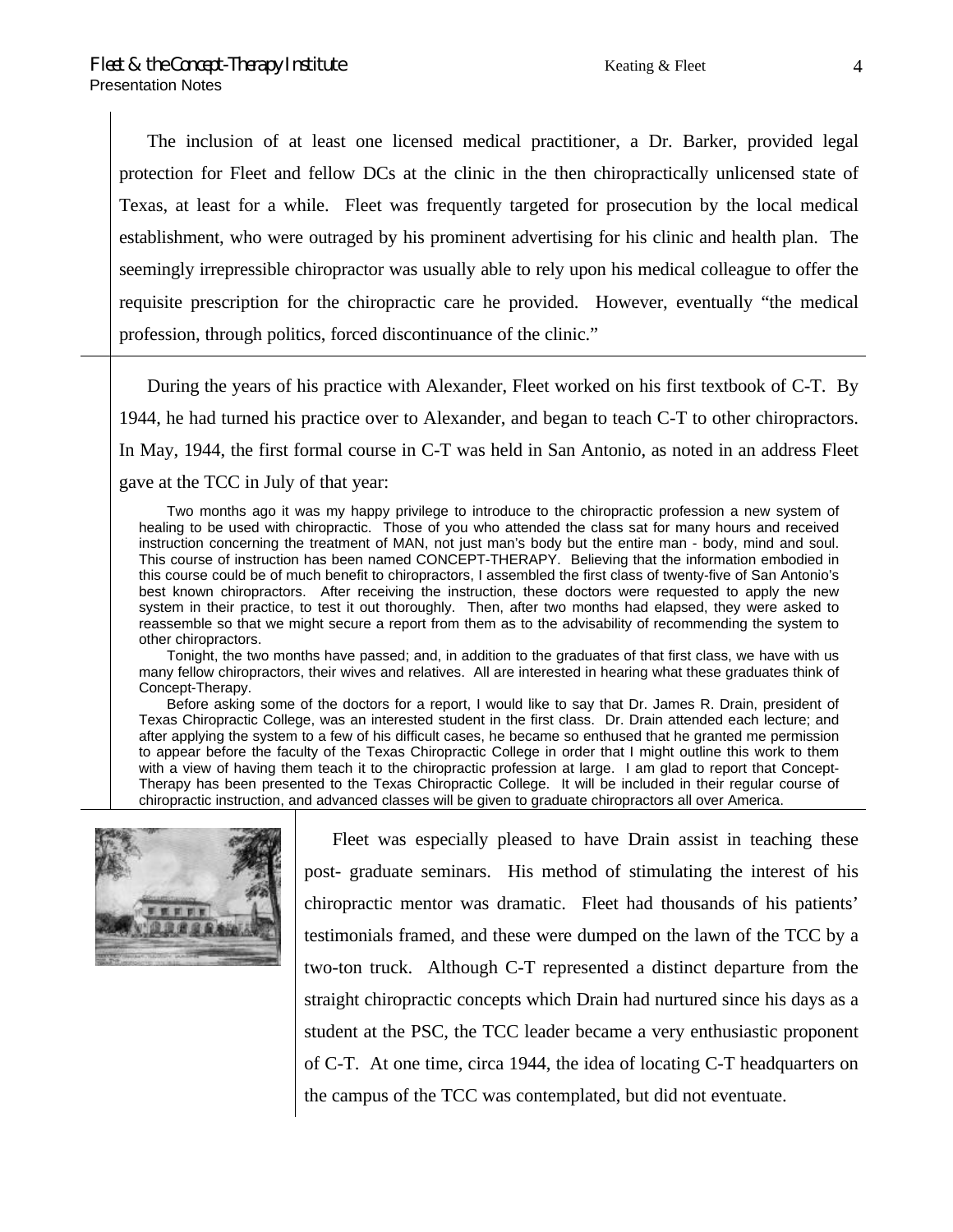

In 1949 a 317 acre tract of land north of San Antonio was acquired, which became the Concept-Therapy Institute's international headquarters. Under Dr. Fleet's supervision, the Institute became a not-for-profit, taxexempt educational corporation, in which form it continues today.

Fleet was aware but untroubled by the discrepancy between D.D. Palmer's mandate that "Chiropractors correct abnormalities of the intellect as well as those of the body" and his rejection of Willard Carver, LL.B., D.C.'s recommendations that "suggestive therapeutics" be included in the practice of chiropractic. Like many chiro-practors who were familiar with the elder Palmer's teachings, Fleet believed that doctors must avail themselves of all rational methods of helping their patients, and taught his followers a form of hypnotherapy.



1946 at Spears Hospital in Denver; L to R: J.F. Vannerson DC, James R. Drain DC, Thurman G. Fleet DC, and Raymond L. Nimmo DC

James R. Drain was only one of several prominent chiropractors who Fleet recruited as C-T instructors and endorsers. Among other early advocates of C-T theories and procedures were Raymond L. Nimmo, D.C., James Parker, D.C., Leo Spears, D.C., Texas State Chiropractic Association president Hugh Warren, D.C., and TCC faculty members Charles B. Loftin, D.C., Julius C. Troilo, D.C., H.E. Turley, D.C. and Herbert E. Weiser, D.C. Many current adherents to C-T methods are second and third generation chiropractors whose families have studied C-T over decades.



"August 1952 Teachers' Class" at the Concept Therapy Institute; James Parker, D.C. is sixth from right in the back row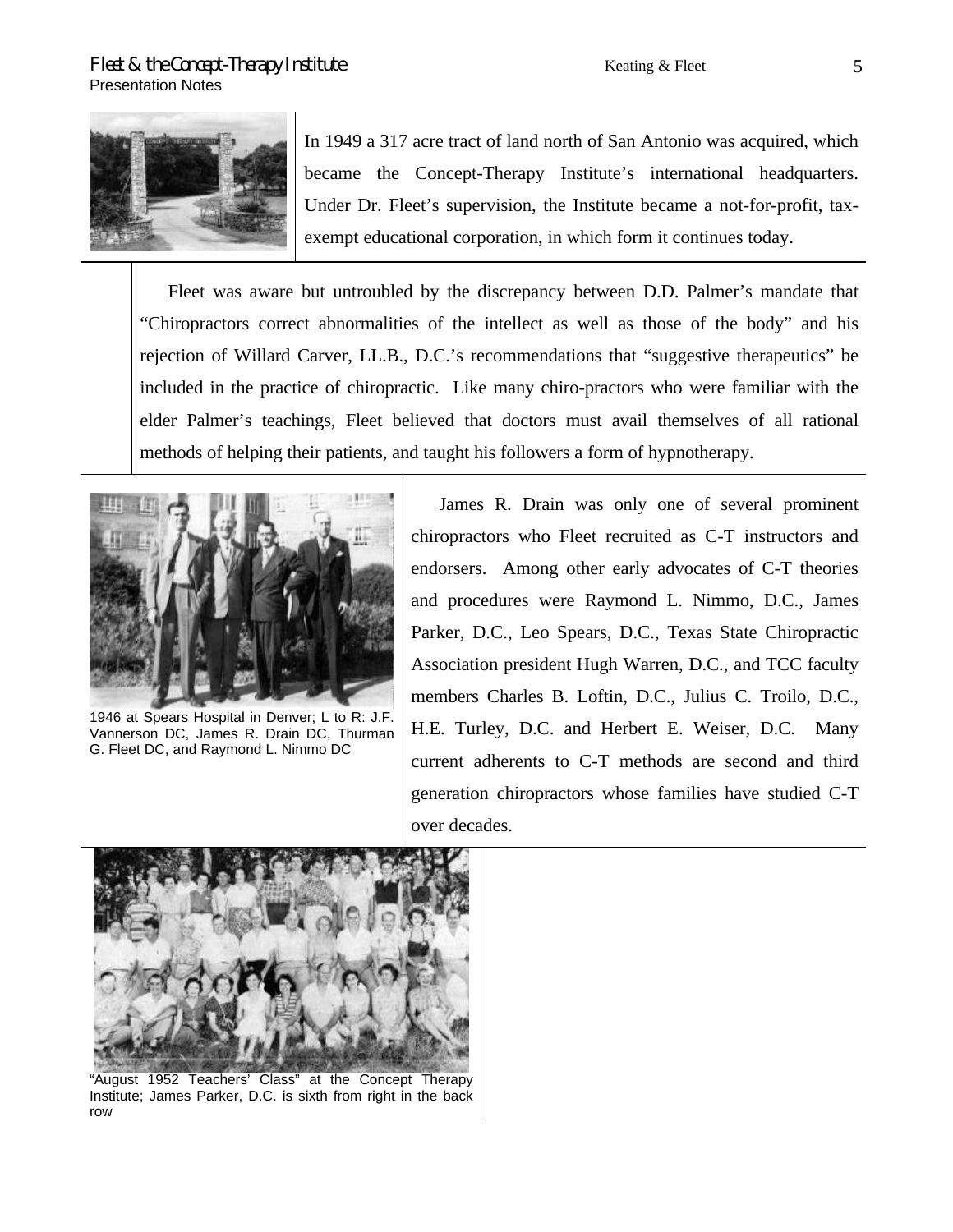Fleet adopted a vibrational etiology for some diseases, not unlike that espoused by Albert Abrams, M.D. and practitioners of radionics. He drew upon D.D. Palmer's three causes of subluxations (toxins, trauma and auto-suggestion) to create a trichotomous classification system for diseases: organic, structural and functional, and believed that suggestive therapeutics were essential to comprehensive health care. He emphasized to his chiropractic audience:

As we reflect on the Principle of Chiropractic, we say with all sincerity that the Chiropractor must realize he is dealing with something more than just the human body. A Chiropractor cannot ignore the fact that there are doctors who are now engaged in correcting functional disease through the medium of the mind. Also, the Doctor of Chiropractic who knows nothing about the spiritual organism of his patient and how it may be out of harmony with the mental and physical will pass by the wayside in the future.



Fleet's teachings offered a vitalistic understanding of human behavior, not unlike the theosophy of the Palmers, which he presumably learned under Drain's tutelage at TCC. Simple diagrams of the "structure" of personality were introduced, and were adopted by Parker's subsequent seminar series. Fleet repeatedly focused on this triune of body, mind and spirit:

You doctors all have a diploma in Chiropractic. This means that you have studied the human body, and you should know enough about it that it will not be necessary for us to go into any teaching concerning how the body functions. We do, however, want you to have a clear understanding of the word *mind.* We also would like for you to have some information about the word *soul,* and finally we want to give you a general description of what is meant by the word *spirit*.

The cause of the patient's misfortune may, of course, be some physical thing that gets in his body from the outside - such as a splinter or a bullet - or an accident that breaks a bone.

Next we would like to show you that certain images, ideas, and thoughts can be conjured up by his mind which will serve as an image to the great Innate. If the patient is persistent in thinking of it, it will penetrate down into the Subconscious and become an *order* for the Innate Intelligence to manifest in his body. That is why a great majority of physical disorders of the body originate up there in the thinking process.

The Soul, we are told, is the *man.* If a man will go out and deliberately engage in acts that are not conducive to health - such as the drinking of too much whiskey, the eating of too much food, the refusal to sleep, the refusal to take any exercise, the taking of poisons into the body, or otherwise to act in such a way that his poor body suffers - then that would be a disease that originated with the Soul. The man is deliberately doing these things when he knows that he should not. Perhaps he doesn't know, but at any rate it is an act that results in disease of the body.

When you have a clear comprehension of all of the component parts of man and know how they work, one upon another, then you will be able to return to your office and engage in your practice in a more constructive manner. You will begin to figure out if the disease that is in the patient's body is caused by some *physical thing,* some *mental thought,* or some *spiritual act.* When you have determined the cause all that you have to do then is to create in your own mind an image of what you want to see happen under treatment.

If you have the faith, and know how to give the right suggestion, along with your adjustment, then - assuming that you have acted in such a way that the patient also has faith in you and understands why you are doing this or that - Innate Power in your patient is turned loose, and it will reproduce in that man's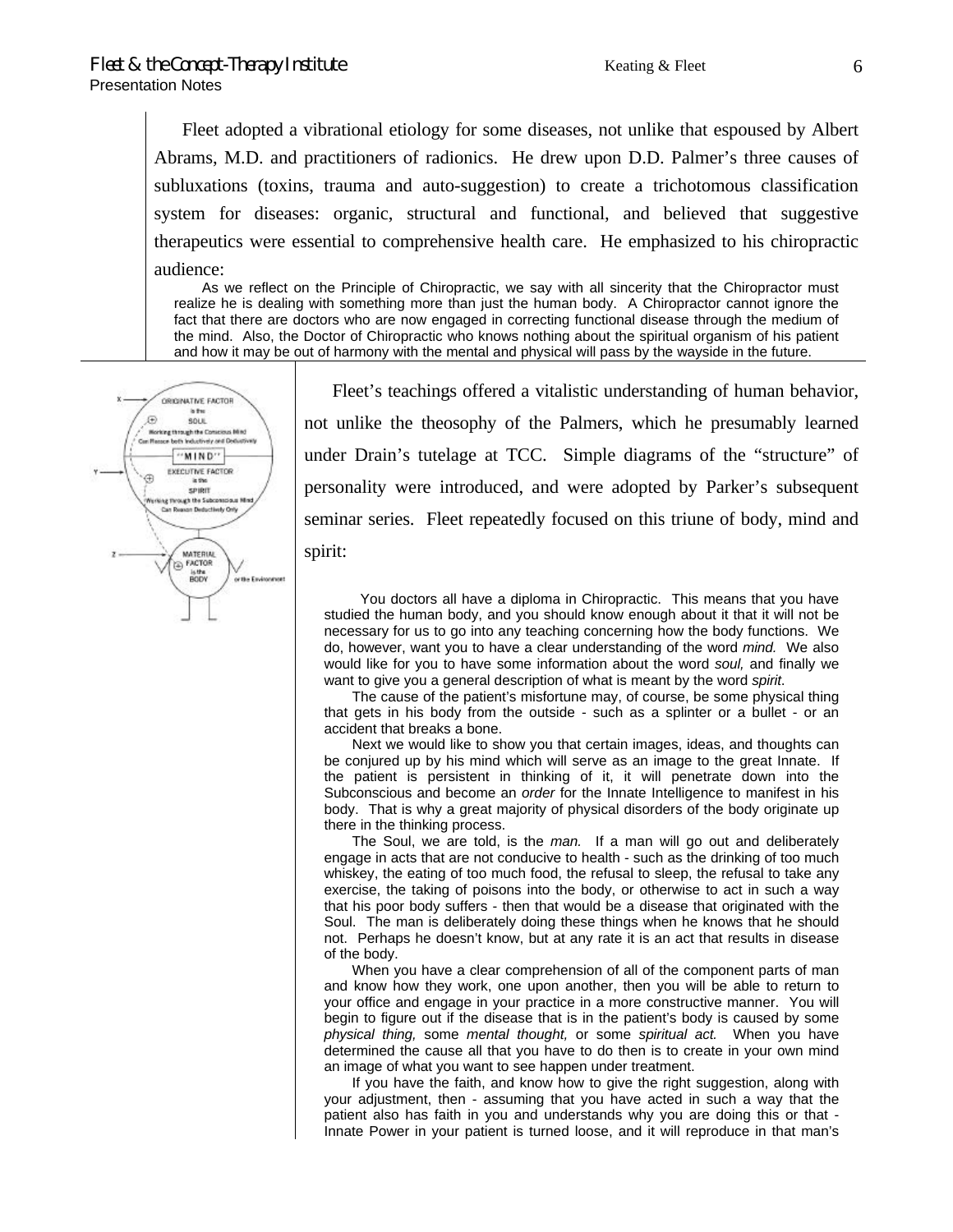### body, or in his environment, exactly what you have pictured in your image.



Another of Fleet's innovations was the Fleet's Spinal Demonstrator (FSD). The San Antonio clinician-educator had been troubled by the limited visual aids (e.g., model spines) available to chiropractors for teaching their ideas to patients. These spinal models, he complained, involved images of death employed to teach healthy living. "First conceived in 1930" to augment the courses he taught in practice building, a patent for the FSD was sought in 1937.



Thurman Fleet, D.C. displays Fleet's Spinal Demonstrator at the NCA's 1939 convention in Dallas

### **Business Concepts**

An early model of the device "was first exhibited at the home-coming of the Texas Chiropractic College in 1938," and a later model was displayed the following year at the NCA's convention in Dallas. Today, the FSD is manufactured and sold by the Concept-Therapy Institute, and has been accepted for rotational display by the Smithsonian Institute, National Museum of American History for the Medical Sciences Collection.

Fleet's introduction of his spinal demonstrator was part of the course of instruction in practice building and salesmanship that he commenced in the late 1930s. Confronted with the reality of practicing outside of the network of referrals common to "regular" doctors, Fleet was immediately concerned with the issue of attracting patients to his chiropractic clinic, and went about it in his typically thorough and systematic fashion. The instructional package he devised borrowed liberally from salesmanship concepts outside chiropractic; he partitioned the process involved in obtaining new patients into four steps: the "approach," "creating interest," "creating desire" and "the close." Purchasers of the FSD received extensive reading materials which elaborated upon these ideas. It would be this program of salesmanship instruction which first brought the San Antonio chiropractor to nationwide attention among chiropractors.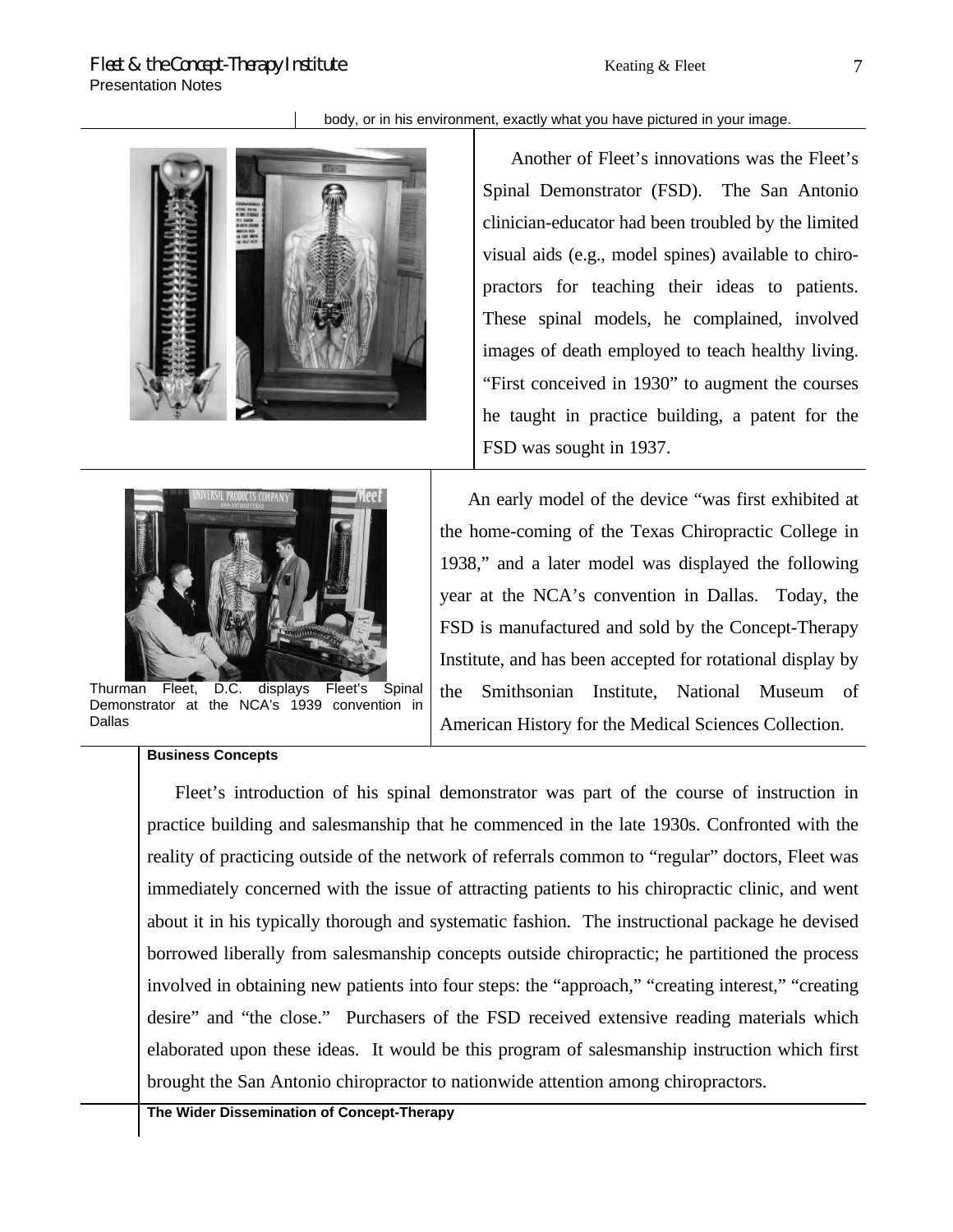In the earliest years of the Concept-Therapy Institute instruction in C-T was available only to chiropractors. However, many practitioners wanted their spouses and office staff to learn more of the method, and so a program for the general public was developed. The course entitled "Innate Principles and Practice" is provided exclusively for chiropractors. Today, the Institute provides weekend seminars in C-T throughout the United States and Canada. Instruction is provided by independent contractors, including chiropractors, each of whom have several years of association with the Institute. Other health care practitioners, including medical doctors, psychologists, counselors, dentists and social workers, have adopted C-T methods.

## **Conclusions**



In his later years, Thurman Fleet supervised the growth of his institute and the furtherance of instruction in C-T methods. Practice building and salesmanship decreased as a major component of C-T coursework, and he concerned himself increasingly with his ideas about the spirituality of man, as reflected in his many written works. He also grew increasingly intrigued with the role of muscles in physical illness, and may have influenced the work of Raymond L. Nimmo, D.C. of Receptor-Tonus Technique fame. Dr. Fleet died in 1983 at the age of 88 and was buried with full military honors at Fort Sam Houston National Cemetery.

Fleet's work is noteworthy in several respects. Firstly, it introduced a practical, home-grown variety of psychotherapeutics, a precursor in some respects to what has come to be known in academic circles as cognitive behavior therapy. In this way, his work lies within that body of literature that has been designated "mental health and chiropractic." Secondly, Fleet's C-T must also be viewed as an early, well-organized form of holistic health care. Concept-Therapy is holistic not only in the sense that it offers a multi-factorial theory and multi-disciplinary methods of health care, but also because the patient (or the patient's Innate vital force) is seen as a potent, central and essential agent in recuperation. It is primarily the vitalistic core of C-T which distinguishes it from contemporary models of wellness. Indeed, shorn of its theological precepts, Concept-Therapy seems remarkable for its anticipation of the psycho-social models of illness that evolved within psychiatry and clinical psychology in the 1950s and 1960s, and which have more recently found favor in the wider health care community and the public.